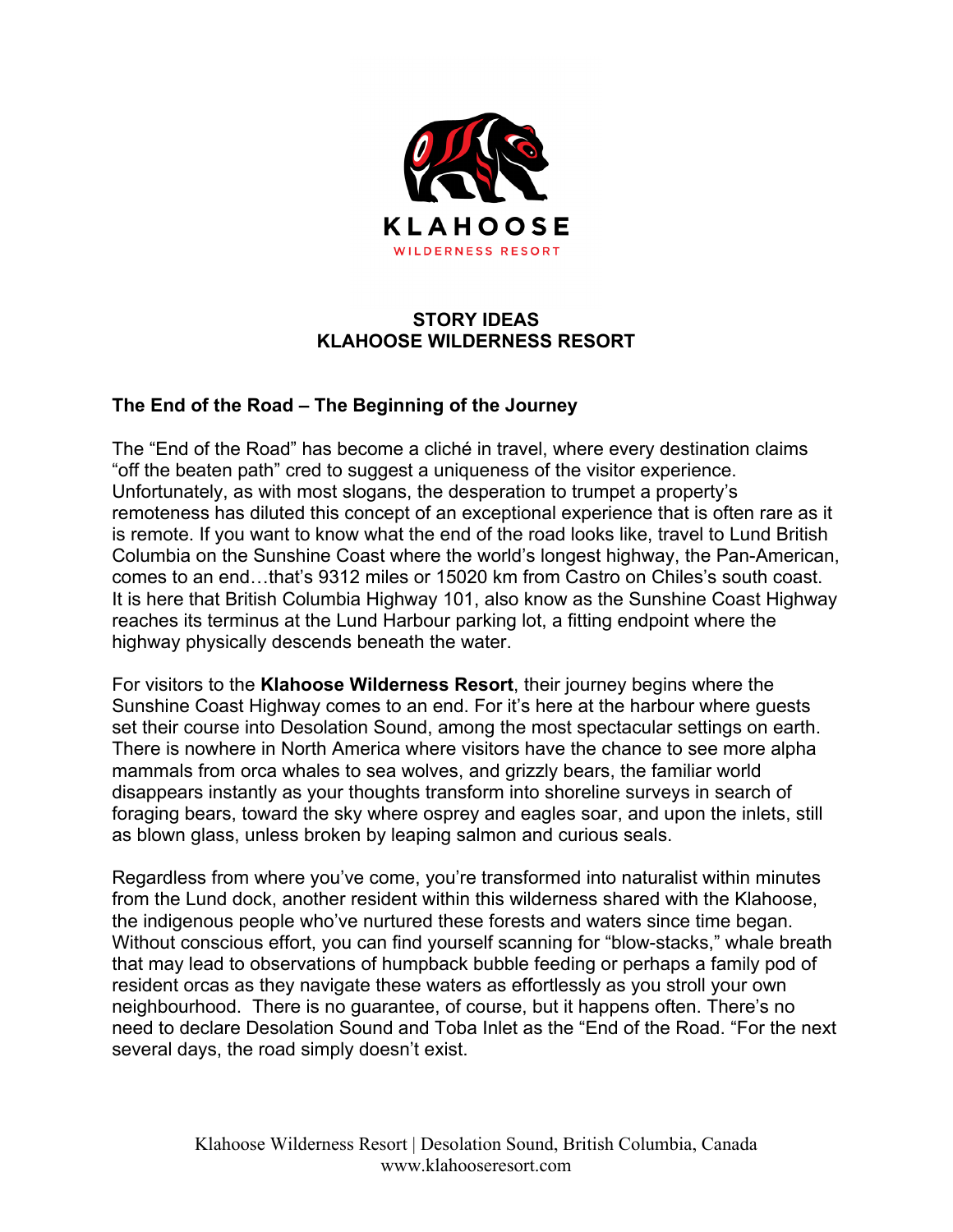

## **Desolation Sound = Sound Isolation… ideal for the pandemic traveller**

Even the most adventurous among us have become homebodies over the past nine months, preferring the sanctuary of our homes to outside excursions, whether we are heading to the store or traveling greater distances. Locating safe havens "out there" has felt too arduous to trust, to risk-filled to contemplate seriously. And yet we remain eager to explore, to venture out and capture new experiences for ourselves and our families. But where to go? Where to find a remote, yet accessible, destination that limits visitors while offering unique experiences held largely outdoors.

**Klahoose Wilderness Resort**, for one. Located within remote Desolation Sound, the resort is easily accessible from Lund, B.C. via the Sunshine Coast Highway or short flight to Powell River Airport followed by a private shuttle. Containing just 4 guest suites and 3 self-contained cedar cabins, the intimate accommodations are ideal for a multigenerational family buy-out or for individuals in search of a low impact environment with limited physical contact. Interpretive trail walks, sea kayak excursions, and boat tours to see whales and grizzly bears are, by their very nature, socially distanced activities. Like the lodge itself, guided tours can always be arranged to include only guests who occupy the same exclusive bubble.

The Desolation Sound/Toba Inlet wilderness provides a natural respite from congregations of people, the population of bears, whales, and other wildlife far outnumbering humans. The 6,100-square foot cedar lodge provides ample room for a reliably small number of visitors. The wraparound deck offers the perfect outdoor environment from which to sip coffee first thing or a glass of wine as the sun sets over Homfray Channel. Like the verandah, the surrounding grounds offer an ideal locale to gather together with plenty of physical distance, an intimate yet open environment not available in our cities and neighborhoods. Klahoose Wilderness Resort presents a rare opportunity, a place where small groups naturally gather to explore the vast surrounding wilderness in one of Canada's most remote yet accessible regions. Always unique, such an opportunity seems a natural and much-welcomed fit in 2021.